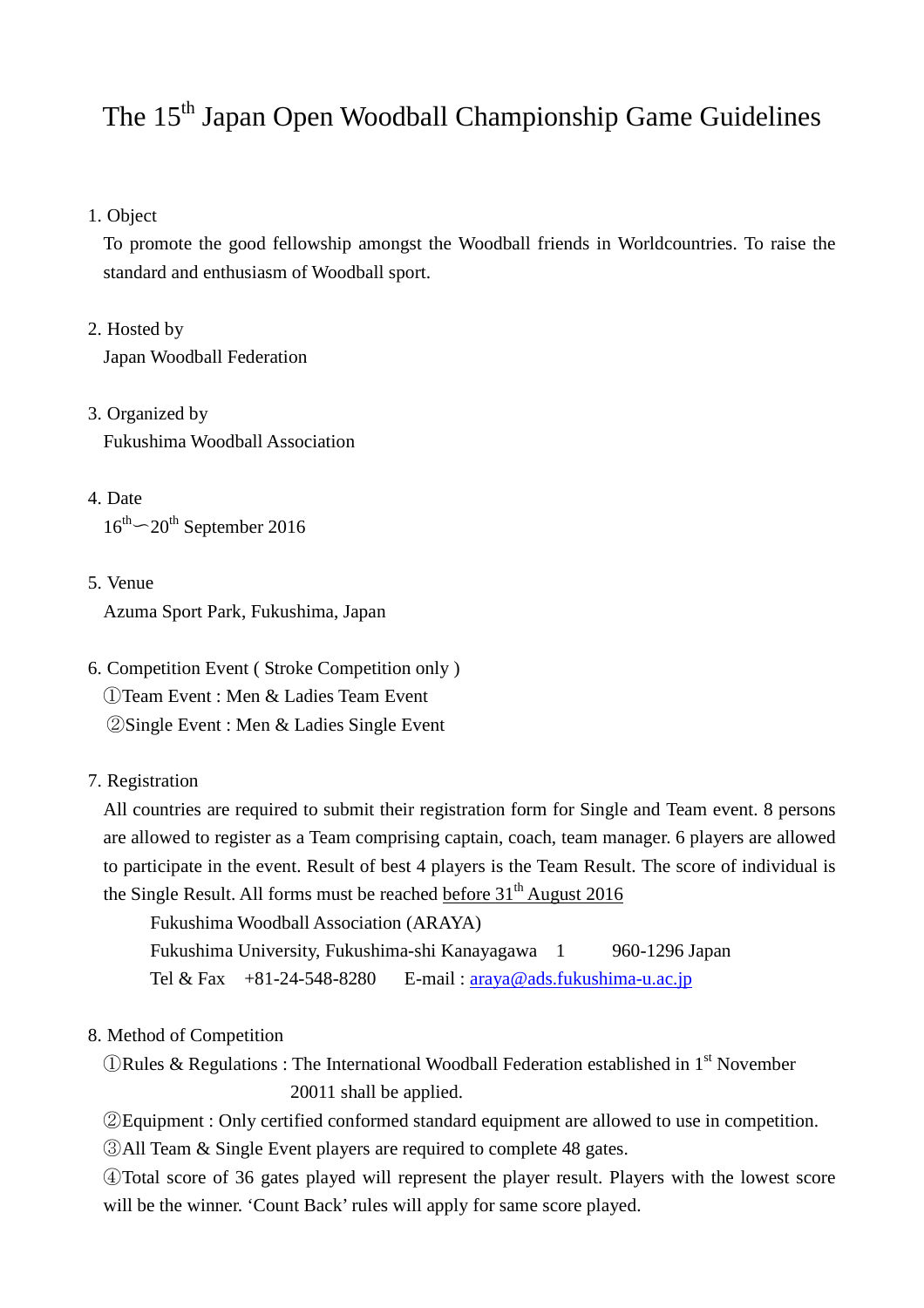⑤Team event comprising 4 to 6 players, result of best 4 players will be team winner. If it is the same total score, the lowest score player of the team is the winner. If it is the same the second lowest score player will be the winner.

#### 9. Prize & Awards

①The first 3 winning Team (Men & Ladies Event) shall be awards. The first 6 winning individual players in the Single Event (Men & Ladies Event) shall be awards.

②Gate in One shall be awards.

#### 10. Objection

①If any protest, an official complaint must be lodged within 30 minutes after the game. ②Letter of protest must be signed by Coach.

11. Fee ( The estimated amount )

| <b>ORegistration Fee</b>                                                        | Japanese YEN 1.500 (per person)            |  |  |  |
|---------------------------------------------------------------------------------|--------------------------------------------|--|--|--|
| <b>2</b> Sanction Fee                                                           | USD 5 (JPY around 512) per player for AWbF |  |  |  |
| <b>3</b> Entry Fee<br>Japanese YEN 3.500 (per person)                           |                                            |  |  |  |
| <b>4</b> Including of Accommodation, Meals (4 breakfast, 4 lunch and 4 dinner), |                                            |  |  |  |
|                                                                                 | Transportation, Party Fee, Tour Fee        |  |  |  |
| $\cdot$ 5D/4N<br><b>TWN</b>                                                     | Japanese YEN 70.000 (per person)           |  |  |  |

| · Stay in Fukushima (Decision) Hotel Sun Rout Plaza Fukushima |                        |                                               |  |                |
|---------------------------------------------------------------|------------------------|-----------------------------------------------|--|----------------|
| $16,17,18$ Sep.                                               |                        | Fukushima-shi Ohmachi 7-11 960-8041 JAPAN     |  |                |
|                                                               |                        | Tel: $+81-24-525-2211$ Fax: $+81-24-525-2219$ |  |                |
| URL: http://www.sunroutehotel.jp/plaza-fukushima/             |                        |                                               |  |                |
| • Stay in Tokyo (Decision) Hotel My Stays Ueno East           |                        |                                               |  |                |
| 19 Sep.                                                       |                        | Tokyo-to Taitou-ku Higashi Ueno 5-5-6         |  | 110-0015 JAPAN |
|                                                               | Tel: $+81-3-5806-2420$ |                                               |  |                |

URL: https://www.mystays.com/ja/hotel/tokyo/hotel-mystays-ueno-east/

#### Transportation

 $\cdot$  NARITA  $\geq$  FUKUSHIMA

We pick up you at Narita Airport by BUS or SHINKANSEN.

### 12.Other Matters

①Flight No.

Please show me your flight No, Day and Time. Arrival and Departure in Narita.

②All participants are required to submit 1 passport size photo (with name written at the back).